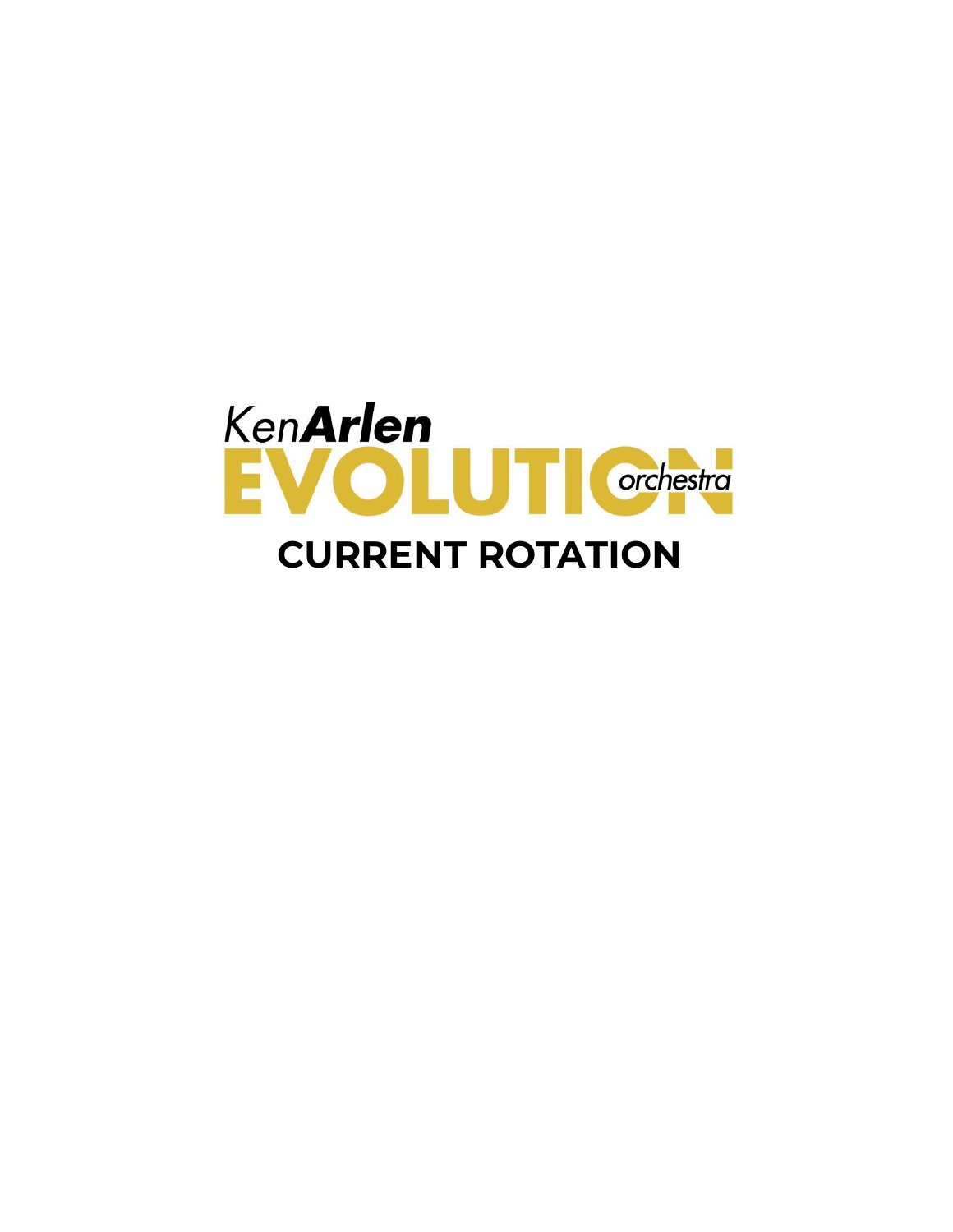#### **2018-TODAY**

Bad Guy - Billie Eilish Blinding Lights - The Weeknd Don't Start Now - Dua Lipa Girls Like You - Maroon 5 ft. Cardi B Good As Hell - Lizzo Havana – Camila Cabello Higher Love - Kygo, Whitney Houston High Hopes - Panic! At the Disco If I Can't Have You - Shawn Mendes I Like It – Cardi B Jackie Chan - Tiesto Juice - Lizzo Levitating - Dua Lipa Lost in Japan - Shawn Mendes Old Town Road - Lil Nas X ft. Billy Ray Cyrus Say So - Doja Cat Señorita - Shawn Mendes, Camila Cabello Shallow - Lady Gaga, Bradley Cooper Sucker - Jonas Brothers The Middle – Zedd ft. Maren Morris The Other Side - SZA, Justin Timberlake Truth Hurts - Lizzo

#### **2010s**

24K Magic – Bruno Mars Bang Bang – Jessie J, Ariana Grande, Nicki Minaj Blurred Lines – Robin Thicke Born This Way – Lady Gaga Break Free – Ariana Grande Cake By The Ocean – DNCE California Gurls – Katy Perry Call Me Maybe – Carly Rae Jepsen Can't Feel My Face – The Weeknd Can't Hold Us – Macklemore & Ryan Lewis Can't Stop The Feeling – Justin Timberlake Cheap Thrills – Sia Cheerleader – OMI Closer – Chainsmokers ft. Halsey Club Can't Handle Me – Flo Rida Dancing on My Own - Robyn Despacito – Luis Fonsi ft. Justin Bieber DJ Got Us Falling in Love Again – Usher Don't Stop the Music – Rihanna Domino – Jessie J Edge of Glory – Lady Gaga Feel It Still – Portugal. The Man Feel So Close – Calvin Harris Finesse – Bruno Mars ft. Cardi B Fireball – Pitbull ft. John Ryan Firework – Katy Perry Forget You – Cee Lo Gree

Get Lucky – Daft Punk Give Me Everything – Pitbull Happy – Pharrell Williams I Love It – Icona Pop Just the Way You Are – Bruno Mars Locked Out of Heaven – Bruno Mars Love on Top – Beyoncé Moves Like Jagger – Maroon 5 Mr. Saxobeat – Alexandra Stan OMG – Usher One Kiss – Calvin Harris, Dua Lipa Only Girl (in the World) – Rihanna Party Rock Anthem – LMFAO Raise Your Glass – Pink Rolling in the Deep – Adele Shake It Off – Taylor Swift Shape of You – Ed Sheeran Shut Up and Dance With Me – Walk the Moon Sugar – Maroon 5 Suit & Tie – Justin Timberlake That's What I Like – Bruno Mars There's Nothing Holdin' Me Back – Shawn Mendes This Is What You Came For – Calvin Harris, Rihanna Timber – Pitbull ft. Ke\$ha Treasure – Bruno Mars Uptown Funk – Mark Ronson ft. Bruno Mars Valerie – Amy Winehouse Wake Me Up – Avicii We Found Love – Rihanna What Lovers Do – Maroon 5 ft. SZA Wild Ones – Flo Rida

### **2000s**

American Boy – Estelle & Kanye West Crazy – Gnarls Barkley Crazy In Love – Beyoncé Dynamite – Taio Cruz Empire State of Mind – Jay-Z, Alicia Keys Hey Ya – OutKast I Gotta Feeling – Black Eyed Peas Just Dance – Lady Gaga Mr. Brightside – The Killers No One – Alicia Keys On the Floor – Jennifer Lopez Party In The USA – Miley Cyrus Poker Face – Lady Gaga Rock Your Body – Justin Timberlake Sexy Back – Justin Timberlake Single Ladies – Beyoncé Sugar, We're Goin Down - Fall Out Boy Tik Tok – Ke\$ha You Belong With Me – Taylor Swift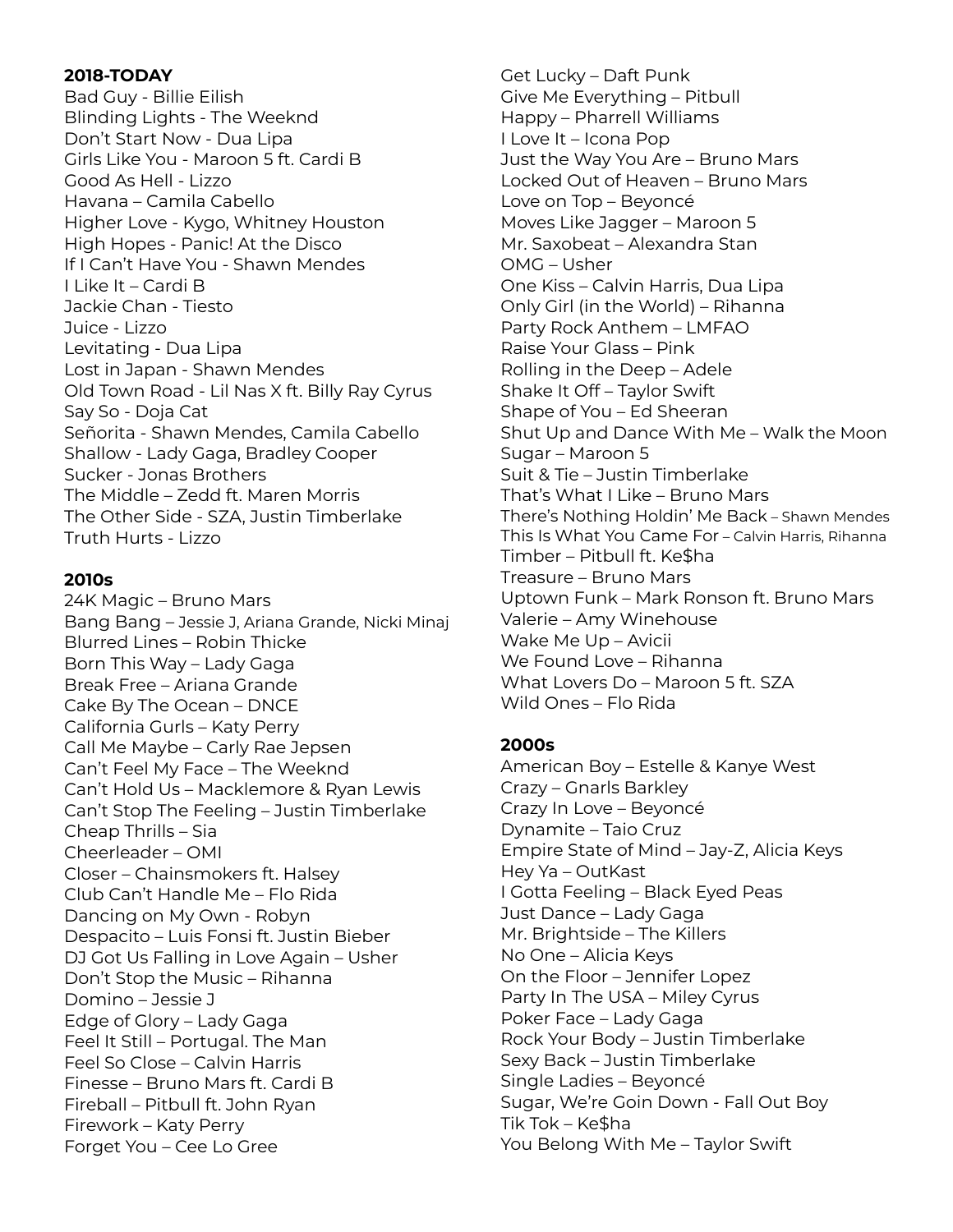## **90s**

Bye Bye Bye - NSYNC Everybody – Backstreet Boys Everybody Dance Now - C+C Music Factory Good Vibrations - Marky Mark and the Funky Bunch Groove is in the Heart – Deee-Lite Hold On – Wilson Phillips I Want It That Way – Backstreet Boys Let's Get Loud – Jennifer Lopez Mo' Money Mo' Problems – Notorious B.I.G. No Diggity – Blackstreet Poison – Bell Biv Devoe Pump Up the Jam – Technotronic Return of the Mack - Mack Morrison Semi-Charmed Life – Third Eye Blind This is How We Do It – Montell Jordan Wannabe – Spice Girls Wonderwall – Oasis

## **80s**

1999 – Prince Africa - Toto All Night Long – Lionel Richie Baby I'm A Star – Prince Billie Jean – Michael Jackson Come On Eileen – Dexy's Midnight Runners Dancing on the Ceiling - Lionel Richie Don't Stop 'Til You Get Enough – Michael Jackson Footloose – Kenny Loggins Get Into the Groove – Madonna Holiday – Madonna How Will I Know – Whitney Houston I Think We're Alone Now – Tiffany I've Had the Time of My Life – Medley & Warnes I Wanna Dance With Somebody – Whitney Houston Let's Dance - David Bowie Let's Go Crazy – Prince & the Revolution Like a Prayer – Madonna Love Shack - B52s Power of Love - Huey Lewis and the News PYT – Michael Jackson Raspberry Beret – Prince Sweet Dreams Are Made of This – The Eurythmics Thriller – Michael Jackson Vogue – Madonna Walking On Sunshine – Katrina & the Waves You Make My Dreams Come True – Hall & Oates

# **70s/DISCO**

Ain't No Stoppin' Us Now – McFadden & Whitehead Bad Girls – Donna Summer Bee Gees Medley: Staying Alive, Night Fever, More Than a Woman, Jive Talkin', You Should Be Dancing Best of My Love – The Emotions Boogie Oogie Oogie – A Taste of Honey Dancing Queen – ABBA December 1963 (Oh, What a Night) – Frankie Valli Disco Medley: Disco Inferno, Shake Your Groove Thang, Knock on Wood Heaven Knows – Donna Summer Hot Stuff – Donna Summer I Will Survive – Gloria Gaynor If I Can't Have You – Yvonne Elliman It's Raining Men – The Weather Girls Miss You – The Rolling Stones Play That Funky Music – Wild Cherry Rich Girl - Hall & Oates Turn the Beat Around – Vicki Sue Robinson Say a Little Prayer – Dionne Warwick Shake Your Body – Michael Jackson

## **ROCK AND HIGH ENERGY (60s-Current)**

500 Miles – The Proclaimers American Girl – Tom Petty All Right Now – Free All Summer Long – Kid Rock Ants Marching – Dave Matthews Band Beautiful Day – U2 Blister in the Sun – Violent Femmes Born To Run – Bruce Springsteen Build Me Up Buttercup – The Foundations Cherry, Cherry – Neil Diamond Clocks – Coldplay Dancing In the Dark – Bruce Springsteen Devil Went Down to Georgia – Charlie Daniels Don't Stop Believin' – Journey Give Me Some Lovin' – Spencer Davis Group Hit Me With Your Best Shot – Pat Benatar Honky Tonk Women – The Rolling Stones I Love Rock and Roll – Joan Jett I Saw Her Standing There – The Beatles Invisible Touch – Genesis Jumpin' Jack Flash – The Rolling Stones Livin' On A Prayer – Bon Jovi The Middle – Jimmy Eat World Old Time Rock and Roll – Bob Seger Only the Good Die Young – Billy Joel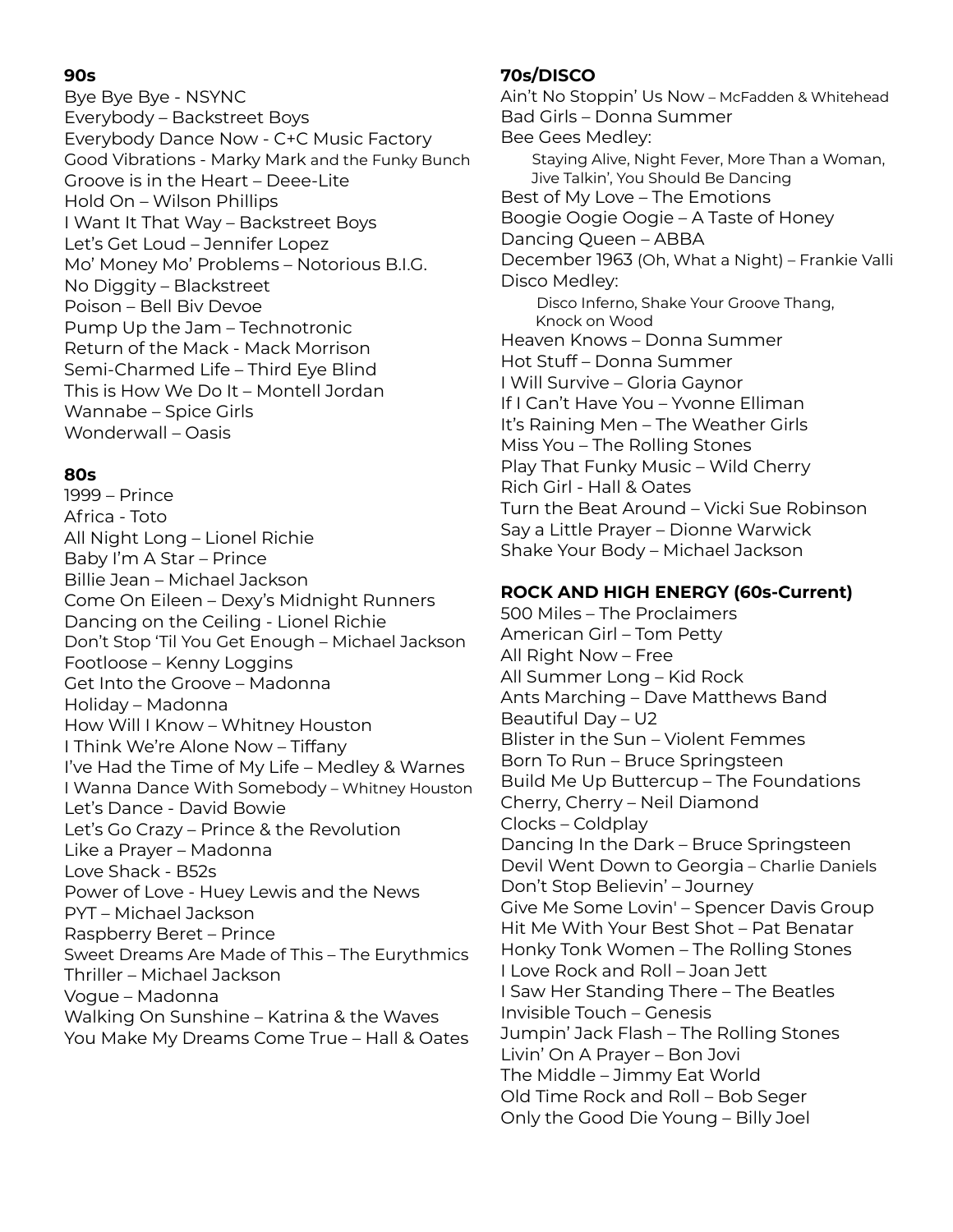### **ROCK AND HIGH ENERGY (60s-Current)**

Pretty Woman – Roy Orbison Runaround Sue – Dion and the Belmonts Satisfaction – The Rolling Stones Shakedown Street – Grateful Dead Summer of '69 – Bryan Adams Sweet Caroline – Neil Diamond Sweet Home Alabama – Lynyrd Skynyrd Sweet Child of Mine – Guns N' Roses Take Me Home Tonight – Eddie Money Twist and Shout – The Beatles Use Somebody – Kings of Leon What I Like About You – The Romantics You Can Call Me Al – Paul Simon You Give Love A Bad Name – Bon Jovi You Shook Me All Night Long – AC/DC Your Love – The Outfield

## **MOTOWN/R&B**

Ain't No Mountain High Enough – T. Terrell & M. Gaye Ain't Nobody – Chaka Khan Ain't Too Proud to Beg – The Temptations Brick House – The Commodores Boogie On Reggae Woman – Stevie Wonder Can't Get Enough of Your Love, Babe – Barry White Can't Hurry Love – The Supremes Could It Be I'm Falling in Love – The Spinners Dancing In the Street – Martha & the Vandellas Dance To the Music – Sly & the Family Stone Get Ready – The Temptations Get Up Offa That Thing – James Brown Higher Ground – Stevie Wonder Higher and Higher – Jackie Wilson How Sweet It Is – Marvin Gaye I Want You Back – Jackson 5 I'll Be Around – The Spinners Let's Groove – Earth, Wind & Fire Let's Stay Together – Al Green Love Train – The OJays My Girl – The Temptations Proud Mary – Tina Turner (Reach Out) I'll Be There – The Four Tops Respect – Aretha Franklin September – Earth, Wind and Fire Shining Star – Earth, Wind and Fire Shout – Isley Brothers Signed, Sealed, Delivered – Stevie Wonder Sing A Song – Earth, Wind and Fire Sir Duke – Stevie Wonder Stand By Me – Ben E. King Stop In the Name of Love – The Supremes Superstition – Stevie Wonder

### **MOTOWN/R&B**

Thank You – Sly & The Family Stone What's Going On – Marvin Gaye Will It Go 'Round In Circles – Billy Preston Working My Way Back to You – The Four Seasons You Dropped A Bomb On Me – Gap Band

### **POP BALLAD**

Always and Forever – Heatwave And I Love Her – The Beatles As – Stevie Wonder Bless the Broken Road – Rascal Flatts Breathe – Faith Hill Can't Help Falling In Love – Elvis Presley Crazy Love – Van Morrison / Brian McKnight Everything – Michael Bublé Faithfully – Journey Have I Told You Lately – Van Morrison If I Ain't Got You – Alicia Keys Into the Mystic – Van Morrison I Won't Give Up – Jason Mraz Just The Way You Are – Billy Joel Kiss of Life – Sade Landslide – Fleetwood Mac / Dixie Chicks Let's Get It On – Marvin Gaye Make You Feel My Love – Adele/Bob Dylan Natural Woman – Aretha Franklin No One – Alicia Keys Shallow - Lady Gaga, Bradley Cooper Someone Like You – Van Morrison Stay With Me – Sam Smith Stay With You – John Legend Thinking Out Loud – Ed Sheeran When You Say Nothing At All – Alison Krauss You Are the Best Thing – Ray LaMontagne You Raise Me Up – Josh Groban Your Song – Elton John

### **STANDARD BALLAD**

A Kiss to Build A Dream On All I Ask of You (from Phantom of the Opera) At Last Autumn In New York God Bless the Child Unforgettable The Very Thought of You What A Wonderful World You Send Me